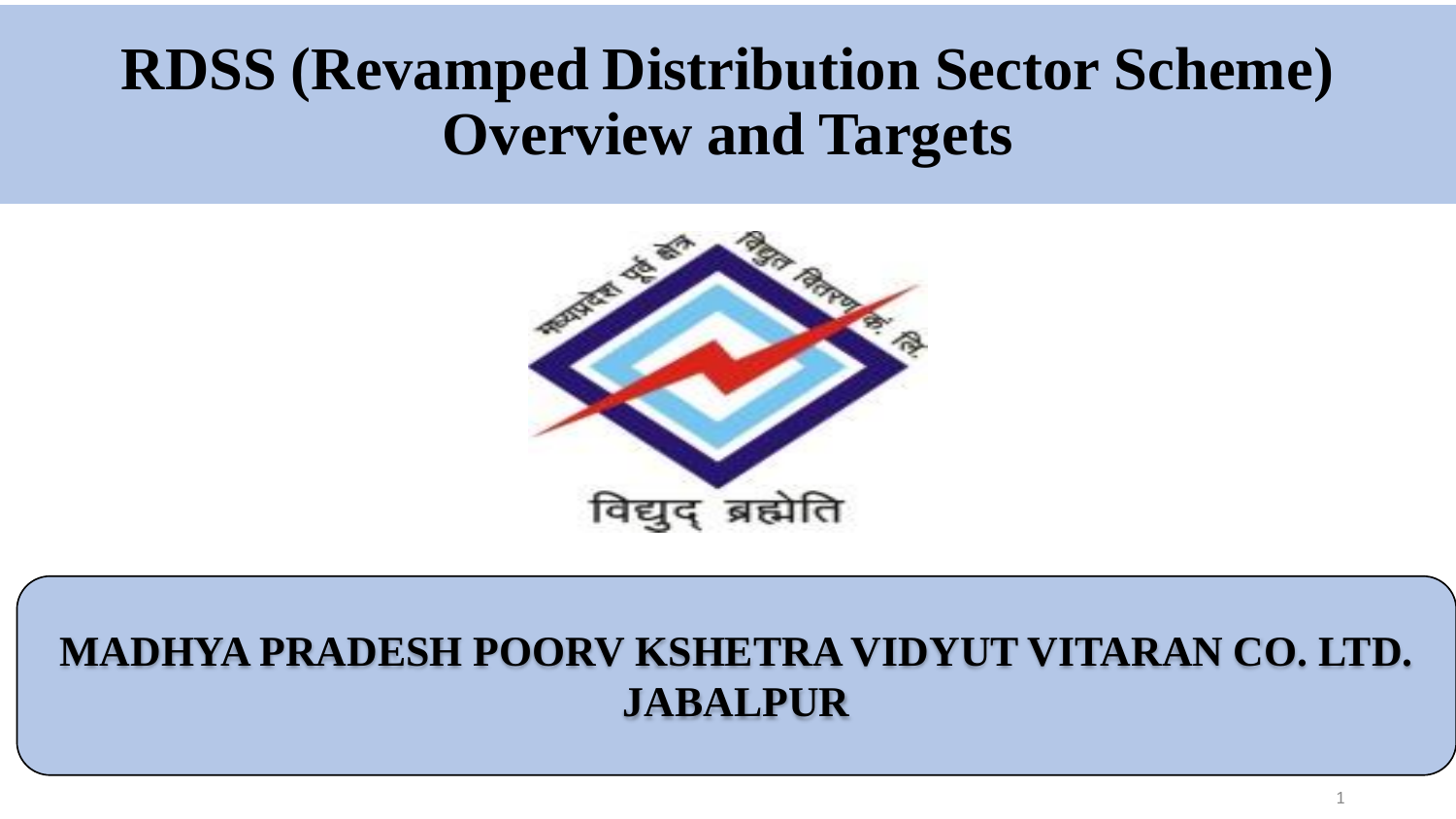



- Objective of the scheme
- Background / Scheme Overview
- Summary of Proposals as Approved
- Result evaluation matrix (AT&C loss & ACS-ARR gap)
- Project Monitoring and Responsibilities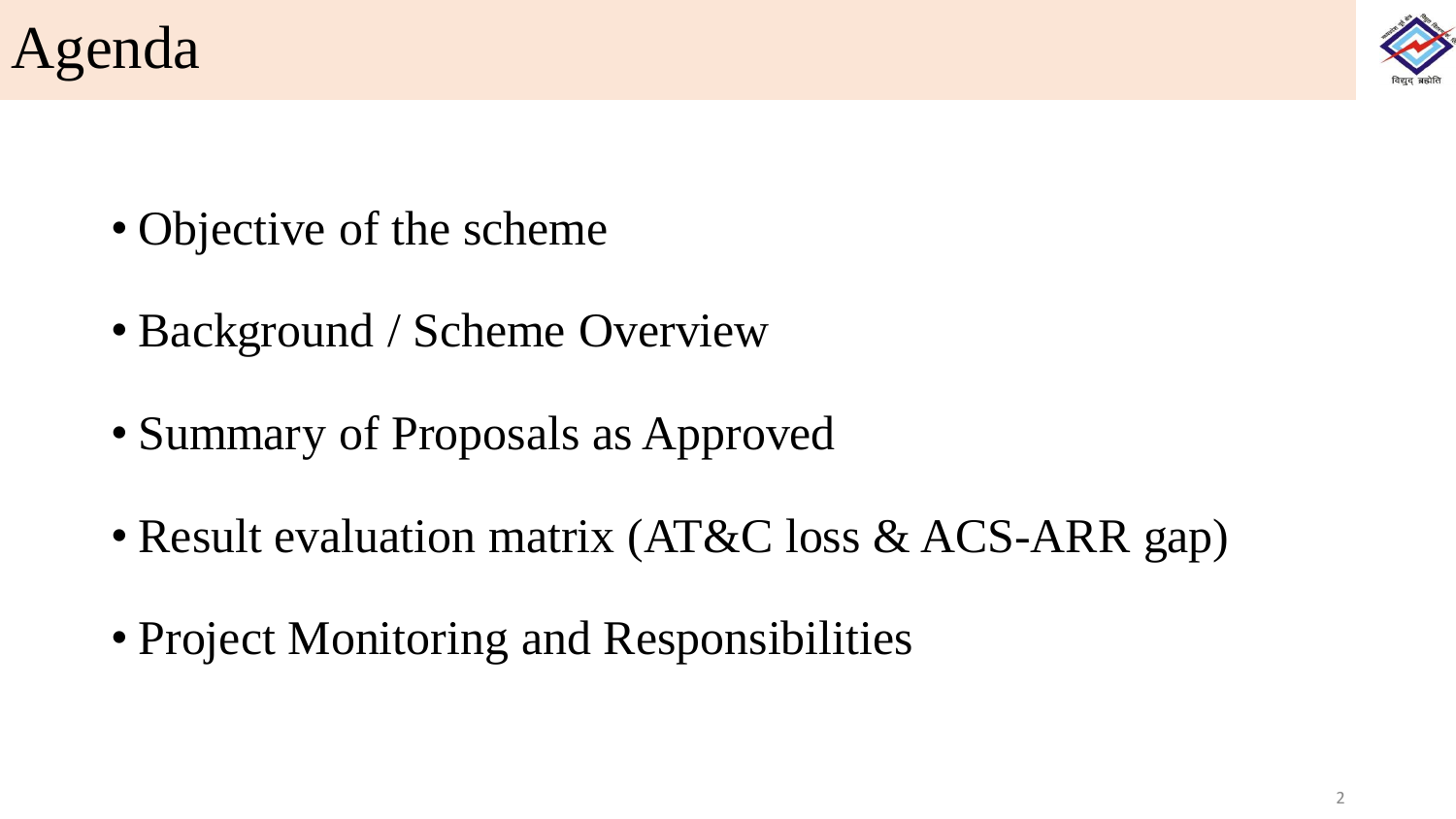#### **Objective**

- $\checkmark$  Improve the quality, reliability and affordability of power supply to consumers through a financially sustainable and operationally efficient distribution Sector
- $\checkmark$  Reduce ACS-ARR gap to zero by 2024-25
- $\checkmark$  Reduce the AT&C losses to pan-India levels of 12-15% by 2024-25

#### **Key Parameters**

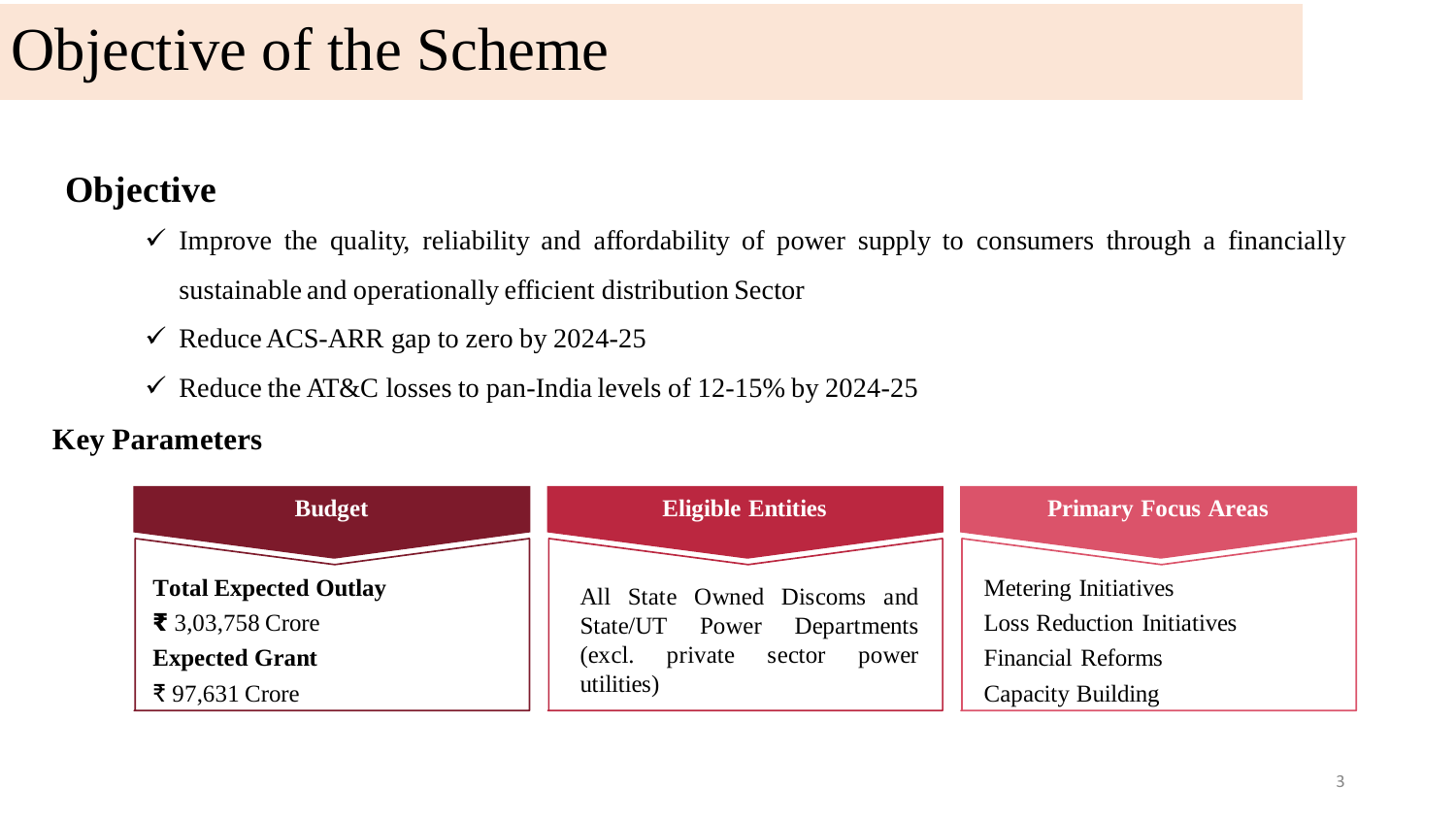## **Scheme overview**



- MoP has announced on *"Revamped Distribution Sector Scheme – A Reforms based Results linked Scheme"*
- Scheme has 2 key parts:

 **Part A** – Financial Support for upgradation of Distribution Infrastructure and Prepaid Smart Metering & System Metering

**Part B** - Training & Capacity Building and Other Enabling & Supporting Activities

- All State owned Discoms and State/UT Power Departments eligible for financial assistance.
- Duration of the scheme is 5 years (FY 2021-22 to FY 2025-26).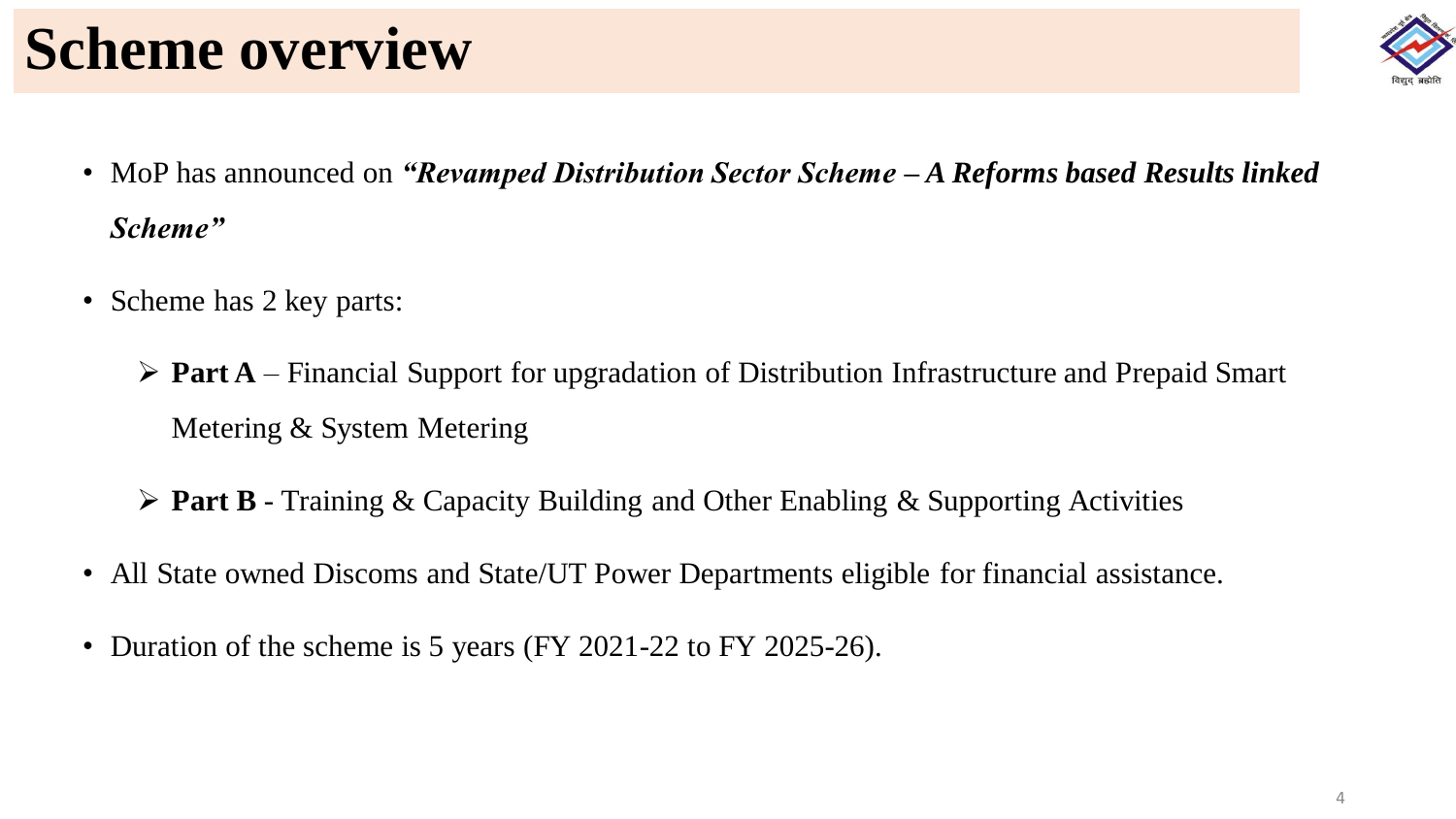#### **Funding structure**



| <b>Particulars</b>                                 | <b>Description</b>                                                                          | <b>Central Financial Assistance (Grant)</b>                                                                                                                          |
|----------------------------------------------------|---------------------------------------------------------------------------------------------|----------------------------------------------------------------------------------------------------------------------------------------------------------------------|
| Meterization                                       | <b>Consumer Prepaid Smart Metering</b><br>DT & Feeder Metering<br>2.                        | 15%<br>(max. Rs. 900/ consumer meter)<br>Incentive $\omega$ 7.5% ( <i>max Rs. 450/ meter</i> )<br>for prepaid smart meters installed in first<br>phase $-$ Dec' 2023 |
|                                                    | Other costs (Billing Module, Data<br>management, Data analytics, etc.)                      | 100%                                                                                                                                                                 |
| <b>Distribution Infrastructure</b><br><b>Works</b> | Works relating to Loss reduction<br>2. System Strengthening & Modernization                 | 60%                                                                                                                                                                  |
| Training & Capacity<br><b>Building</b>             | For Training & Capacity Building and Other<br>Enabling & Supporting Activities              | 100%<br>(Only for centralized trainings programs)<br>to be organized by Nodal Agency for<br>State officials)                                                         |
| <b>Project Management</b>                          | 1. 2.5% of the Grant for meterization<br>2. 1.5% of project cost of Infrastructure<br>works | 60%                                                                                                                                                                  |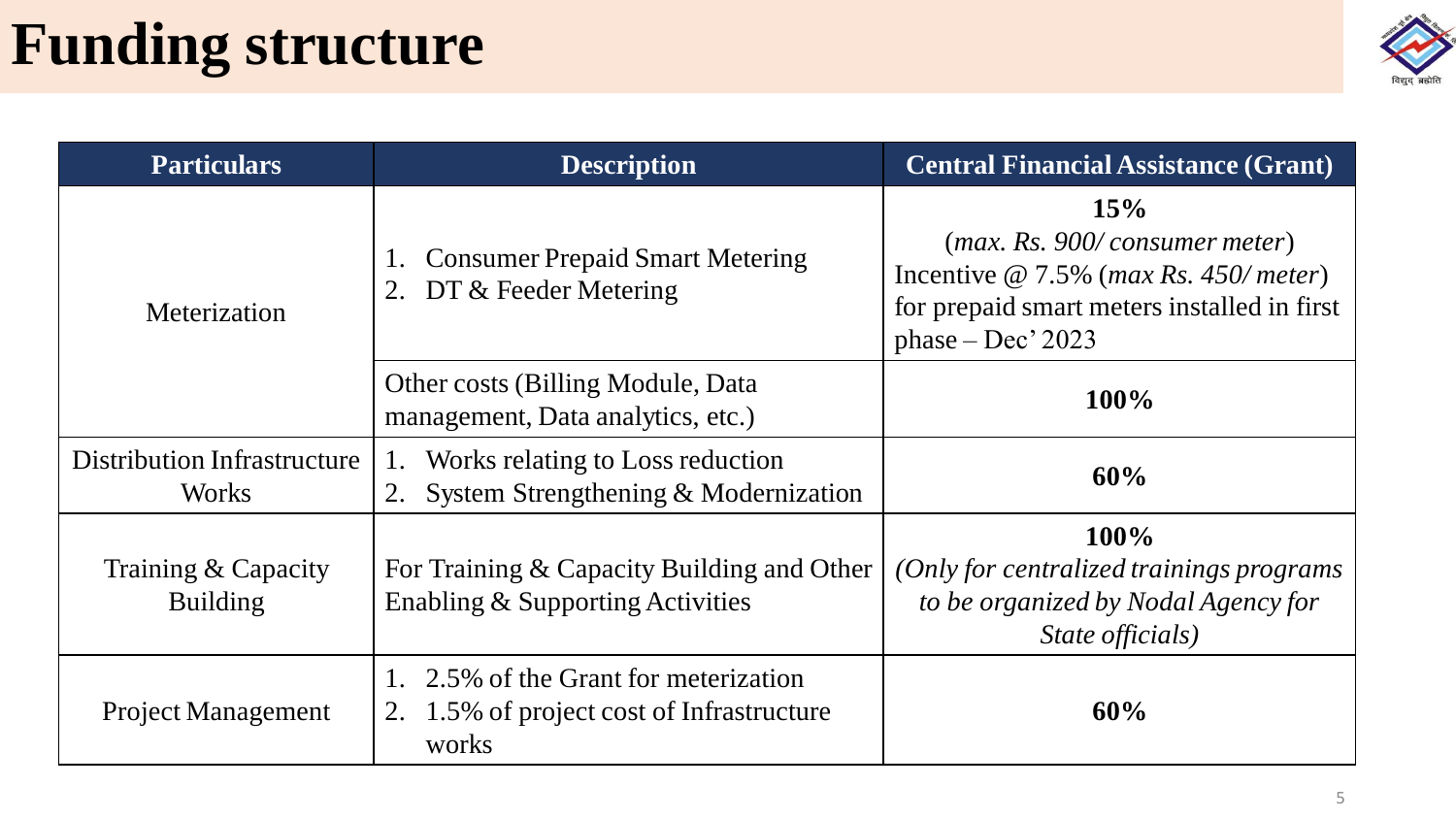

#### **Meterization**

- Pre-Qualification Conditions and Result Evaluation Matrix not applicable for release of grant
- Release of Grant linked to installation and commissioning of meters
- Grant release against installation of every 5% of the total planned meters

**Infrastructure Works – Release of Grant subject to Qualification in Pre-Qualification Criteria (PQC) & achieving minimum 60 marks in Result Evaluation Matrix (REM)**

| <b>Particulars</b>              | 2021-22                                                  | 2022-23                                                    | 2023-24 | 2024-25 |
|---------------------------------|----------------------------------------------------------|------------------------------------------------------------|---------|---------|
| <b>Loss Reduction Works</b>     | 10%<br>(DPR sanction $-5\%$ )<br>Award of works $-5\%$ ) | 20%                                                        | 30%     | 40%     |
| <b>SSTD &amp; Modernization</b> |                                                          | 30%<br>(DPR sanction $-10\%$ )<br>Award of works –<br>20%) | 30%     | 40%     |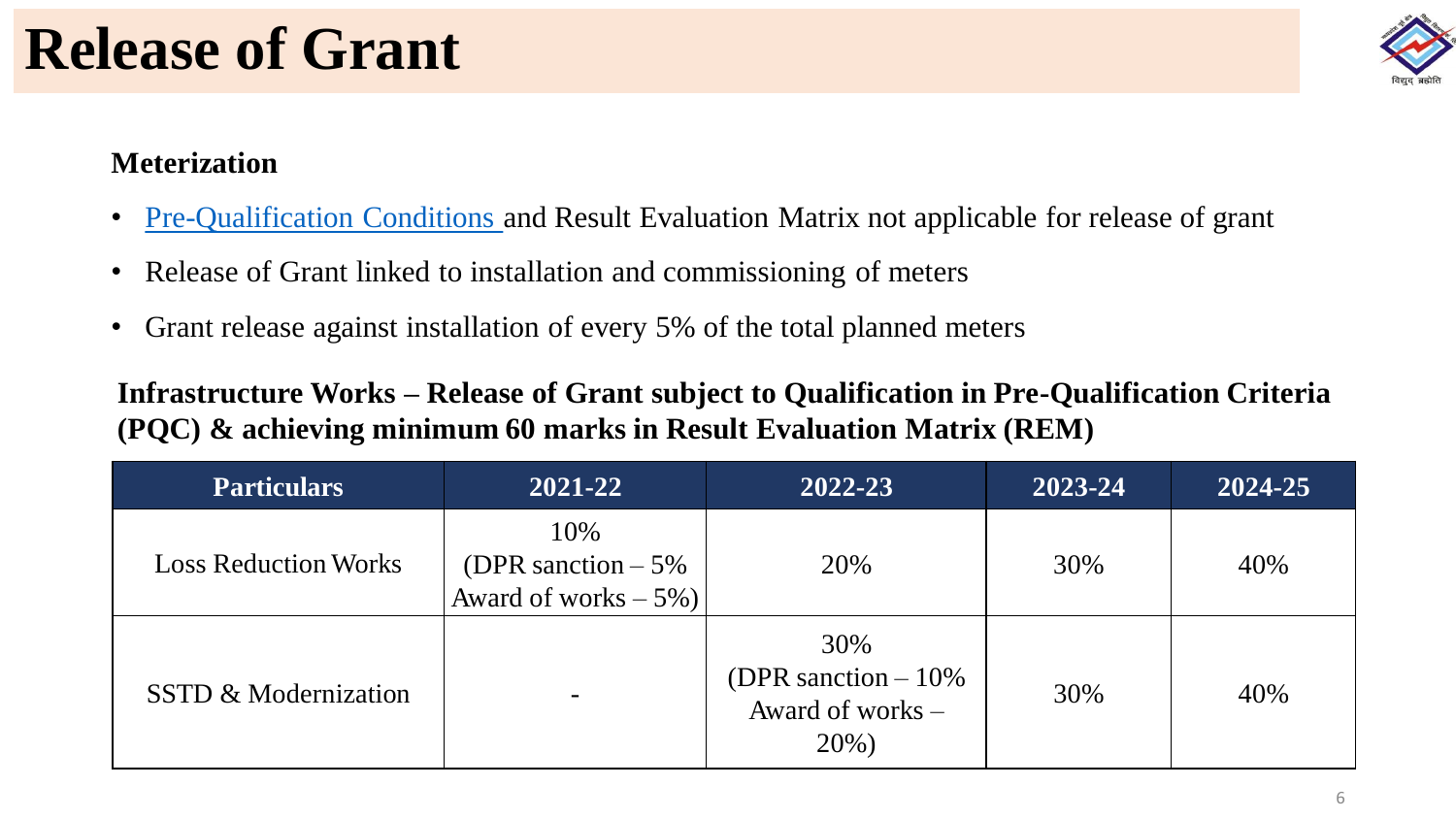### **Summary of proposals** (Consumer & System Metering)



| <b>Discom</b>      |                                                | <b>Consumer Metering</b>                          |                        |                   | <b>DT</b> Metering                      |                   | <b>Feeder Metering</b>             |                          |                                    |                                   |
|--------------------|------------------------------------------------|---------------------------------------------------|------------------------|-------------------|-----------------------------------------|-------------------|------------------------------------|--------------------------|------------------------------------|-----------------------------------|
|                    | Nos. (in lakhs)                                |                                                   | <b>Total</b><br>(Nos.) | Cost<br>(Rs, Cr.) | Nos. of<br><b>DT</b><br><b>Metering</b> | Cost<br>(Rs, Cr.) | Feeder<br><b>Metering</b><br>(No.) | Cost<br>(Rs, Cr.)        | <b>Total</b><br>metering<br>(Nos.) | <b>Total</b><br>Cost<br>(Rs, Cr.) |
|                    | (Ph1)<br>$ \mathbf{Upto}\:\mathbf{Dec} $<br>23 | $(\mathbf{Ph 2})$<br><b>Upto</b><br><b>Mar 25</b> |                        |                   | <b>Total</b><br>(Nos.)                  |                   |                                    |                          |                                    |                                   |
| <b>East Discom</b> | 26.50                                          | 24.94                                             | 51.4                   | 3087/<br>5,466    | 1.3                                     | 301/<br>271       |                                    | $\overline{\phantom{a}}$ | 52.7                               | 3387/<br>5737                     |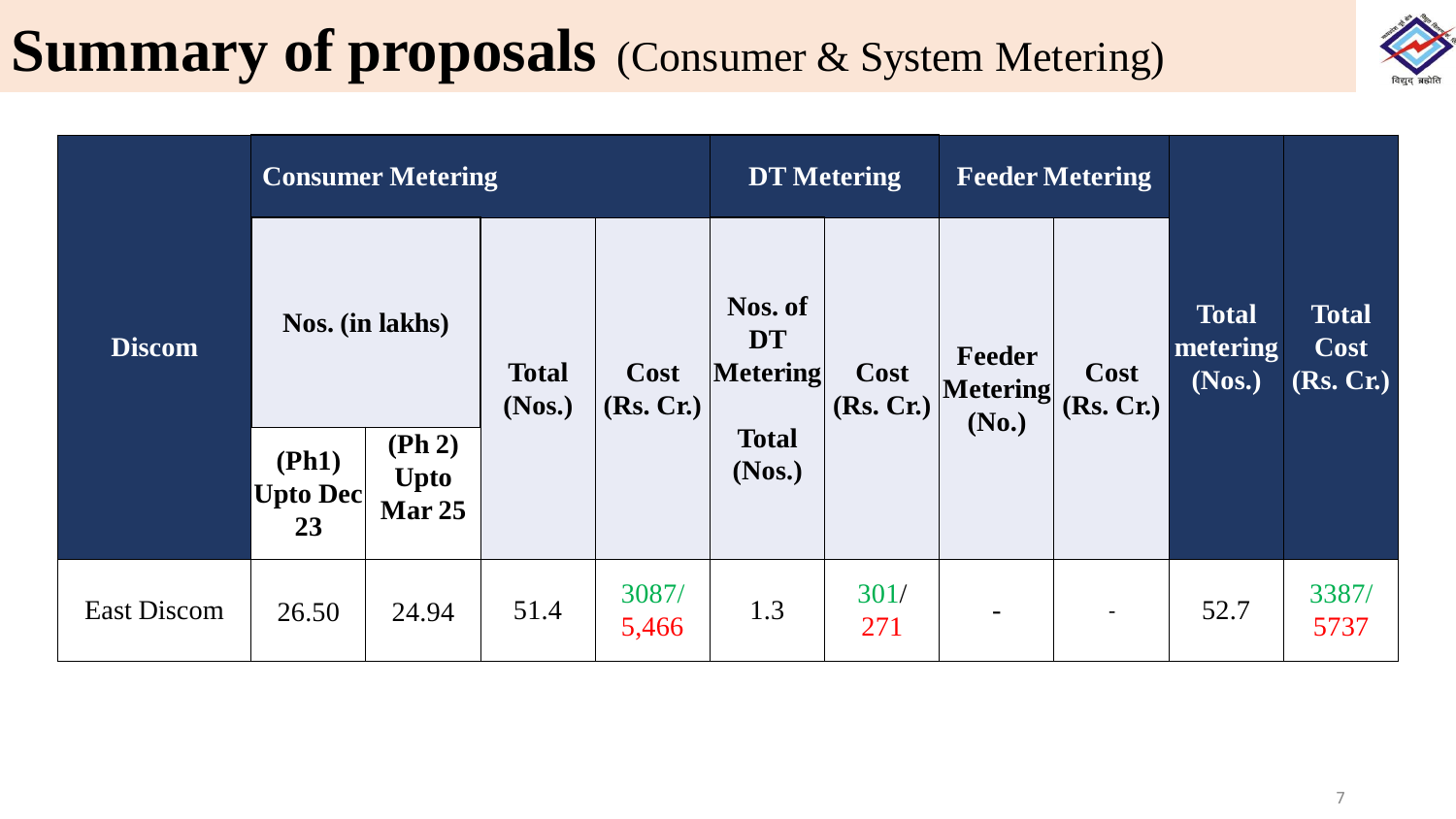## **Summary of proposals** (Infrastructure Works for Loss Reduction)



| <b>Particulars</b>                                                                | Unit          | East                     |                          |  |  |
|-----------------------------------------------------------------------------------|---------------|--------------------------|--------------------------|--|--|
|                                                                                   |               | <b>Quantity</b>          | <b>Amount</b>            |  |  |
| LT AB Cabling                                                                     | <b>Ckm</b>    | 40511                    | 769                      |  |  |
| Armored service cable for Smart Meter                                             | <b>Ckm</b>    | 36802                    | 129                      |  |  |
| IT/OT enablement works for loss reduction (AI/ML, ERP<br>upgradation, CMDMS etc.) | LS            | LS                       | 244                      |  |  |
| <b>Separation of Existing Mixed Feeders</b>                                       | Number        | 905                      | 1220                     |  |  |
| HT line Bifurcation/Interconnection for Overloaded Feeders                        | <b>Ckm</b>    | 4830                     | 454                      |  |  |
| Capacitor bank installation                                                       | Number        | 553                      | 70                       |  |  |
| HT Line Conductor Conversion/Augmentation                                         | <b>Ckm</b>    | 3016                     | 53                       |  |  |
| <b>New Substation</b>                                                             | Number        | 91                       | 532                      |  |  |
| <b>Total (Loss Reduction) (A)</b>                                                 |               |                          | 3471                     |  |  |
| <b>Additional DTR</b>                                                             | <b>Number</b> |                          |                          |  |  |
| Augmentation of PTR at Sub-stations                                               | <b>Number</b> |                          |                          |  |  |
| Additional PTR at Sub-station (3.15/5 MVA)                                        | Number        | $\overline{\phantom{a}}$ | $\overline{\phantom{0}}$ |  |  |
| <b>LT/HT Underground cabling</b>                                                  | <b>Ckm</b>    |                          |                          |  |  |
| <b>Additional Works proposed (B)</b>                                              |               |                          |                          |  |  |
| <b>Total (Loss Reduction)</b>                                                     |               |                          | 3471                     |  |  |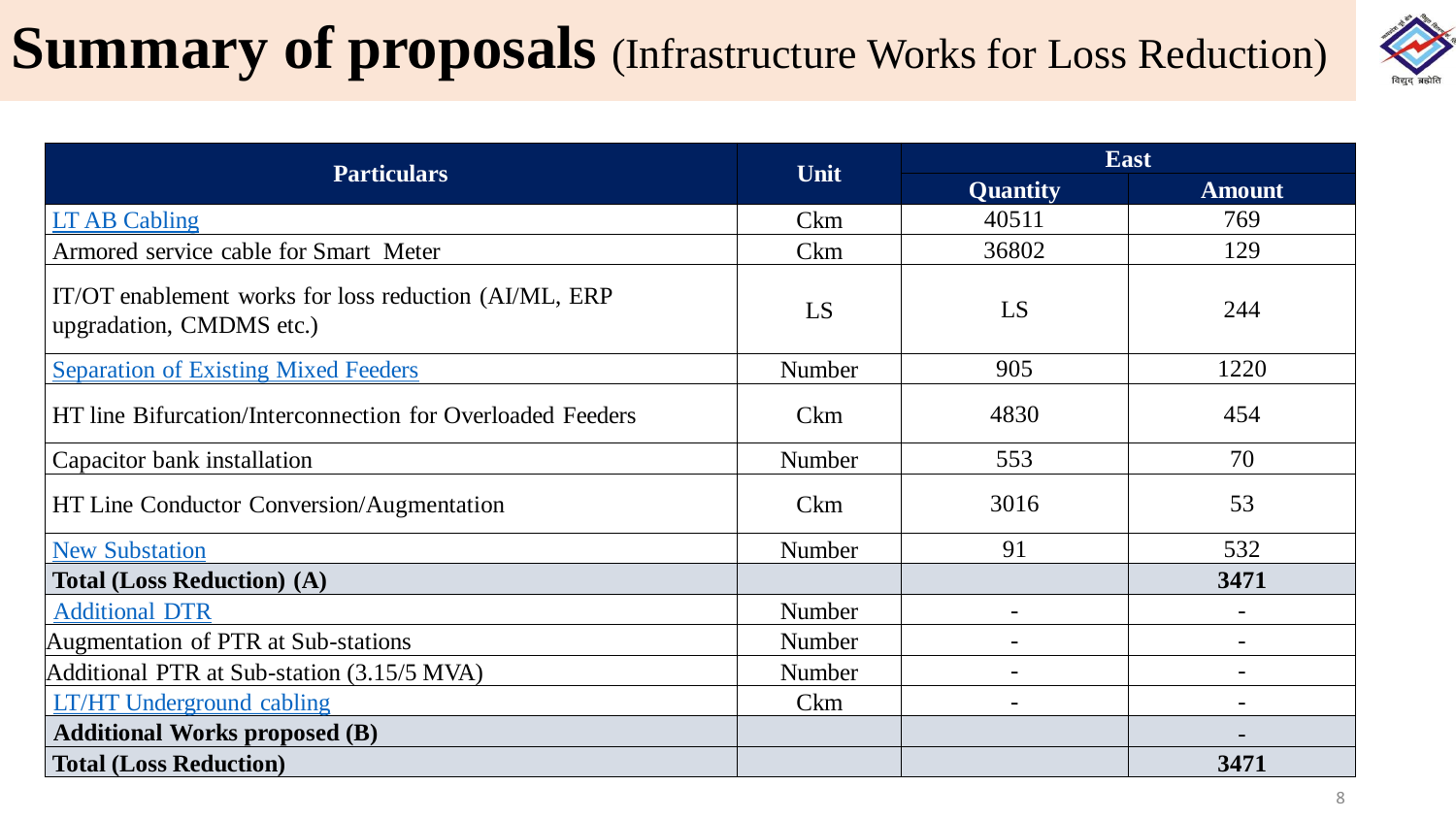#### **Summary of proposals** (Infrastructure Works for System Strengthening & Modernization)



| <b>Particulars</b>                                                                                         | Unit       |                 | <b>East</b>   |
|------------------------------------------------------------------------------------------------------------|------------|-----------------|---------------|
|                                                                                                            |            | <b>Quantity</b> | <b>Amount</b> |
| New Sub-station with associated Infrastructure                                                             | Number     |                 |               |
| LT/HT Underground cabling                                                                                  | <b>Ckm</b> | 250             | 121           |
| <b>Augmentation of PTR at Sub-stations</b>                                                                 | Number     | 156             | 79            |
| Additional PTR at Sub-station (3.15/5 MVA)                                                                 | Number     | 176             | 188           |
| Related works to make existing SCADA fully functional                                                      | Number     | 55              | 36            |
| <b>Additional DTR</b>                                                                                      | Number     | 6925            | 607           |
| DT Capacity Enhancement and structure renovation                                                           | Number     | 23857           | 425           |
| <b>Upgradation of existing NABL/Testing Lab</b>                                                            | Number     | 6               | 17            |
| 33 kV Ring Main System on Mono Pole                                                                        | <b>Ckm</b> | 320             | 429           |
| Sub-station modernization Related Works (VCB, Earthing,<br>relays, Battery charges, isolators, RTDAS etc.) | Number     | LS              | 212           |
| Control and monitoring system for Capacitor Bank &<br>Agriculture feeder                                   | Number     | 950             | 90            |
| <b>Disaster Management Activity</b>                                                                        | LS         | LS              | 10            |
| E-Vehicle Charging station and infra work                                                                  | Number     | 160             | 15            |
| Total (SS&M)                                                                                               |            |                 | 2229          |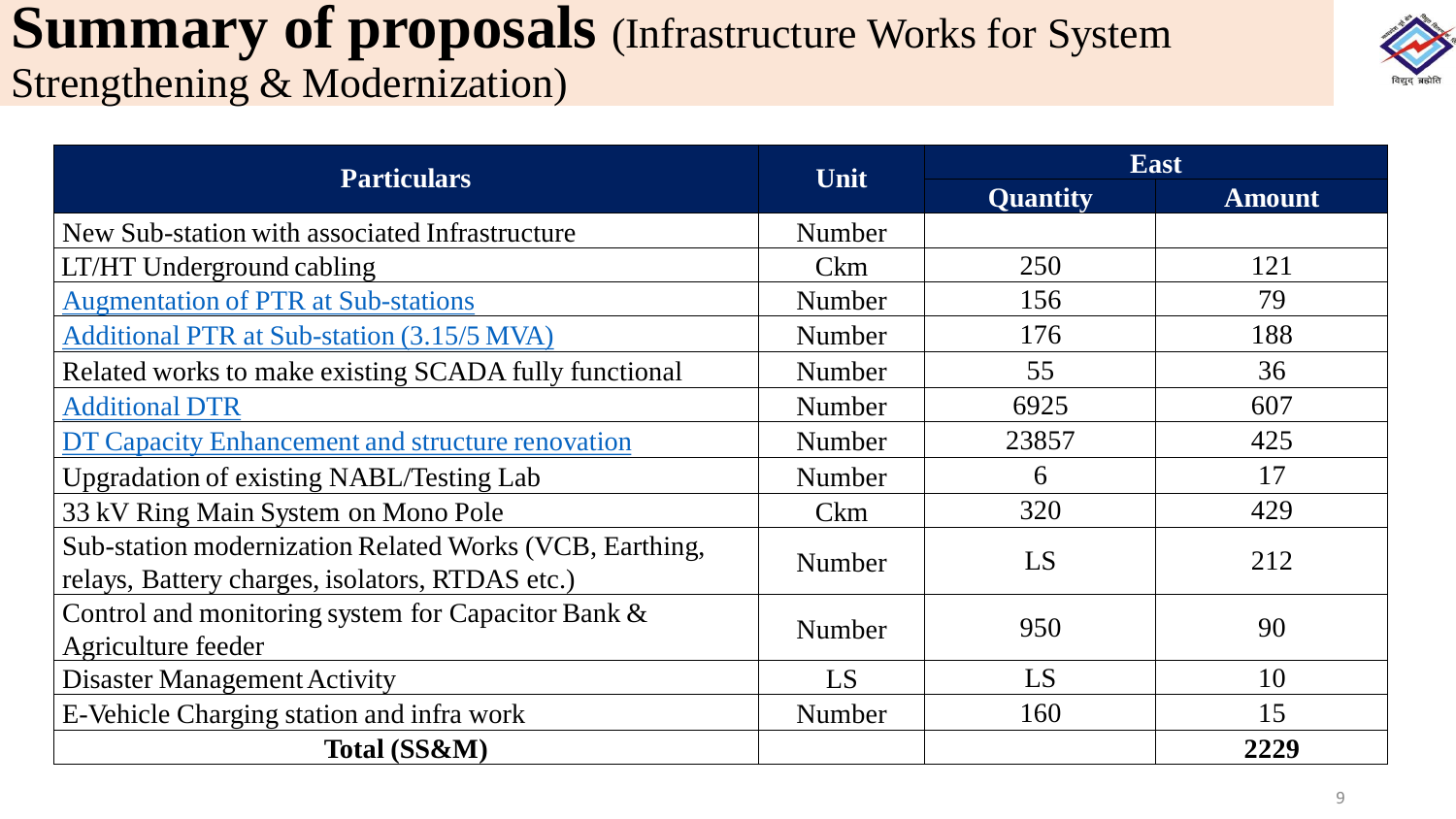## Result Evaluation Matrix (Financial stability)



| S. No                                               | <b>Result Parameter</b>                                                                                         | Maximu<br><b>Units</b> |                 |       | <b>Baseline</b> values |        | Target |        |                |  |
|-----------------------------------------------------|-----------------------------------------------------------------------------------------------------------------|------------------------|-----------------|-------|------------------------|--------|--------|--------|----------------|--|
|                                                     |                                                                                                                 |                        | m Marks         | 2020  | 2021                   | 2022   | 2023   | 2024   | 2025           |  |
| $\mathbf{A}$<br>Financial Stability (60% weightage) |                                                                                                                 |                        |                 |       |                        |        |        |        |                |  |
| 1.A                                                 | ACS-ARR Gap (on subsidy received basis,<br>excluding regulatory income & UDAY<br>grants)                        | Rs./kWh                | 30              | 1.27  | 1.77                   | 1.62   | 1.04   | 0.80   | 0.25           |  |
| 1.B                                                 | ACS-ARR Gap (revenue on cash basis and<br>subsidy received basis, excluding regulatory<br>income & UDAY grants) | $Rs./$ kWh             | $\overline{0}$  | 1.68  | 2.26                   | 1.86   | 1.23   | 0.84   | 0.36           |  |
| $\overline{2}$                                      | AT&C loss                                                                                                       | $\frac{0}{0}$          | 25              | 33.89 | 44.11%                 | 36.55% | 32.06% | 24.27% | 19.49%         |  |
| 3                                                   | Outstanding/Overdue Subsidy Payment by<br><b>State Government</b>                                               | Rs. Crore              | 10              | 1832  | 3,725                  | 3,725  | 3,166  | 2,421  | 1,304          |  |
| $\overline{4}$                                      | <b>Outstanding/ Overdue Government Dues</b>                                                                     | Rs. Crore              | 15              | 150   | 195                    | 195    | 144    | 88     | $\overline{0}$ |  |
| 5 <sup>5</sup>                                      | Progress in putting Govt. Offices on prepaid<br>meters                                                          | $\%$                   | 10              | 0%    | 0%                     | 0%     | 15%    | 100%   | 100%           |  |
| 6                                                   | No. of creditor days<br>(only GENCO & Transco)                                                                  | Days<br>Payable        | 5               | 214   | 217                    | 215    | 171    | 114    | 42             |  |
| $\tau$                                              | No. of debtor days                                                                                              | Days<br>Receivable     | $5\overline{)}$ | 238   | 318                    | 275    | 203    | 136    | 76             |  |
| 8                                                   | Digital Payments: as a % of total bills<br>generated                                                            | $\%$                   | 5               | 19%   | 25%                    | 30%    | 35%    | 40%    | 45%            |  |
|                                                     |                                                                                                                 |                        | <b>100</b>      |       |                        |        |        |        | $10 -$         |  |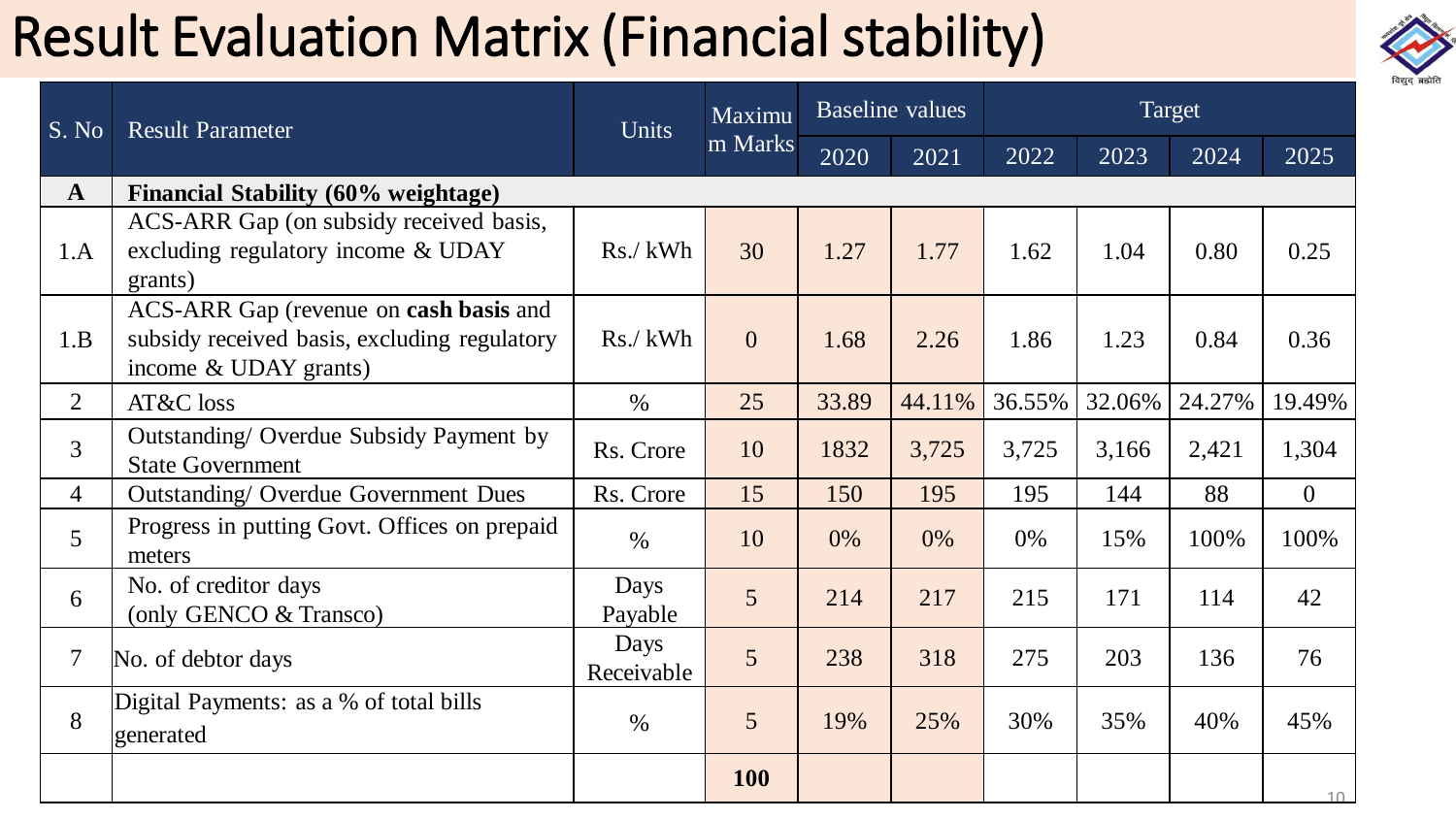### Result Evaluation Matrix (Outcome Infra Works)



| S.No            | <b>Result Parameter</b>                                             | <b>Units</b>       | Maximu     |                | <b>Baseline</b> values | Target         |       |       |                        |
|-----------------|---------------------------------------------------------------------|--------------------|------------|----------------|------------------------|----------------|-------|-------|------------------------|
|                 |                                                                     |                    | m Marks    | 2020           | 2021                   | 2022           | 2023  | 2024  | 2025                   |
| B               | Outcomes of Infra works (20% weightage)                             |                    |            |                |                        |                |       |       |                        |
| $\mathbf{1}$    | Hours of supply (Rural)                                             | Avg. Hours/<br>Day | 20         | 23:10          | 23:10                  | 23:14          | 23:19 | 23:31 | 23:40                  |
| 2               | Hours of supply (Urban)                                             | Avg. Hours/<br>Day | 20         | 23:24          | 23:31                  | 23:38          | 23:43 | 23:53 | 23:55                  |
| 3               | Publishing of Energy Accounts as per the BEE<br>guidelines          | Yes / No           | 10         | N <sub>o</sub> | N <sub>o</sub>         | N <sub>o</sub> | Yes   | Yes   | Yes                    |
| $\overline{4}$  | <b>SAIFI</b> (Rural)                                                | Nos/Year           | 10         | 36.8           | 36.72                  | 35.12          | 33.78 | 31.11 | 27.68                  |
| $\mathfrak{S}$  | SAIFI (Urban)                                                       | Nos/Year           | 10         | 8.06           | 8.01                   | 7.75           | 7.12  | 6.23  | 5.75                   |
| 6               | Data availability in the National Feeder<br>Monitoring System / NPP | $\%$               | 20         | 3%             | 4%                     | 6%             | 100%  | 100%  | 100%                   |
| $7\overline{ }$ | DT Failure Rate                                                     | $\%$               | 10         | 11.75%         | 11.67%                 | 10.55<br>$\%$  |       |       | $9.43\%$ 8.64\% 7.21\% |
|                 |                                                                     |                    | <b>100</b> |                |                        |                |       |       |                        |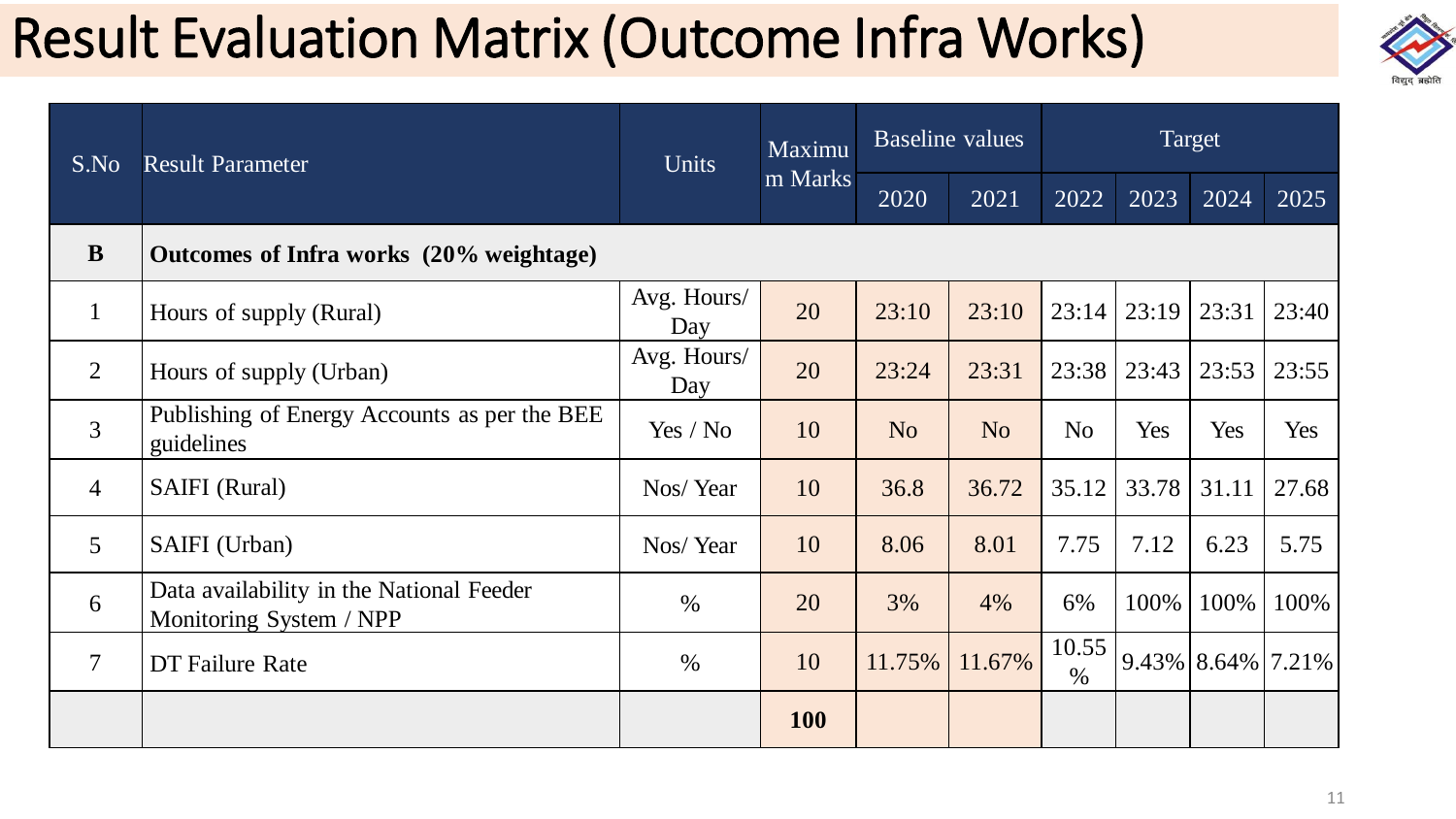### Result Evaluation Matrix (Infra Works)



| S.No           | <b>Result Parameter</b>                                                                                                                                                          | <b>Units</b>  | Maximu<br>m  | <b>Baseline</b> values |                | Target       |       |                         |               |
|----------------|----------------------------------------------------------------------------------------------------------------------------------------------------------------------------------|---------------|--------------|------------------------|----------------|--------------|-------|-------------------------|---------------|
|                |                                                                                                                                                                                  |               | <b>Marks</b> | 2020                   | 2021           | 2022         | 2023  | 2024                    | 2025          |
| $\mathbf C$    | Infrastructure Works (10% weightage)                                                                                                                                             |               |              |                        |                |              |       |                         |               |
| $\mathbf{1}$   | <b>Metering</b>                                                                                                                                                                  |               |              |                        |                |              |       |                         |               |
| $\mathbf{A}$   | <b>Smart Consumer Metering (Non-Agriculture)</b>                                                                                                                                 | Nos.          | 10           | $\overline{0}$         | $\overline{0}$ |              |       | 7,231 960,057 16,74,523 | 5,144,4<br>51 |
| $\bf{B}$       | <b>Smart DT Metering (Non-Agriculture)</b>                                                                                                                                       | Nos.          | 20           | $\overline{0}$         | $\Omega$       | $\theta$     | 7,114 | 40,721                  | 130,721       |
| $\overline{2}$ | Feeder Separation - % of total Agriculture feeders<br>separated (Feeders with Agricultural load of $\geq$<br>30% of total load of feeder)<br>$\text{(Target} - 905 \text{ No.})$ | $\frac{0}{0}$ | 25           | $\theta$               | $\overline{0}$ | $\theta$     | 31%   | 64%                     | 100%          |
| $\overline{3}$ | Re-Conductoring $(33 \& 11 \text{ KV line conductor})$<br>$(Target - 2416$ ckm $)$                                                                                               | $\%$          | 25           | $\overline{0}$         | $\overline{0}$ | $\theta$     | 20%   | 60%                     | 100%          |
| $\overline{4}$ | Replacement of existing LT overhead bare<br>conductor lines with AB/UG cable (LT AB Cable<br>$\sin$ Ckm.)<br>(Target-17139)                                                      | <b>Ckm</b>    | 20           | $\overline{0}$         | $\Omega$       | $\mathbf{0}$ | 5,656 | 10,969                  | 17,139        |
|                |                                                                                                                                                                                  |               | <b>100</b>   |                        |                |              |       |                         |               |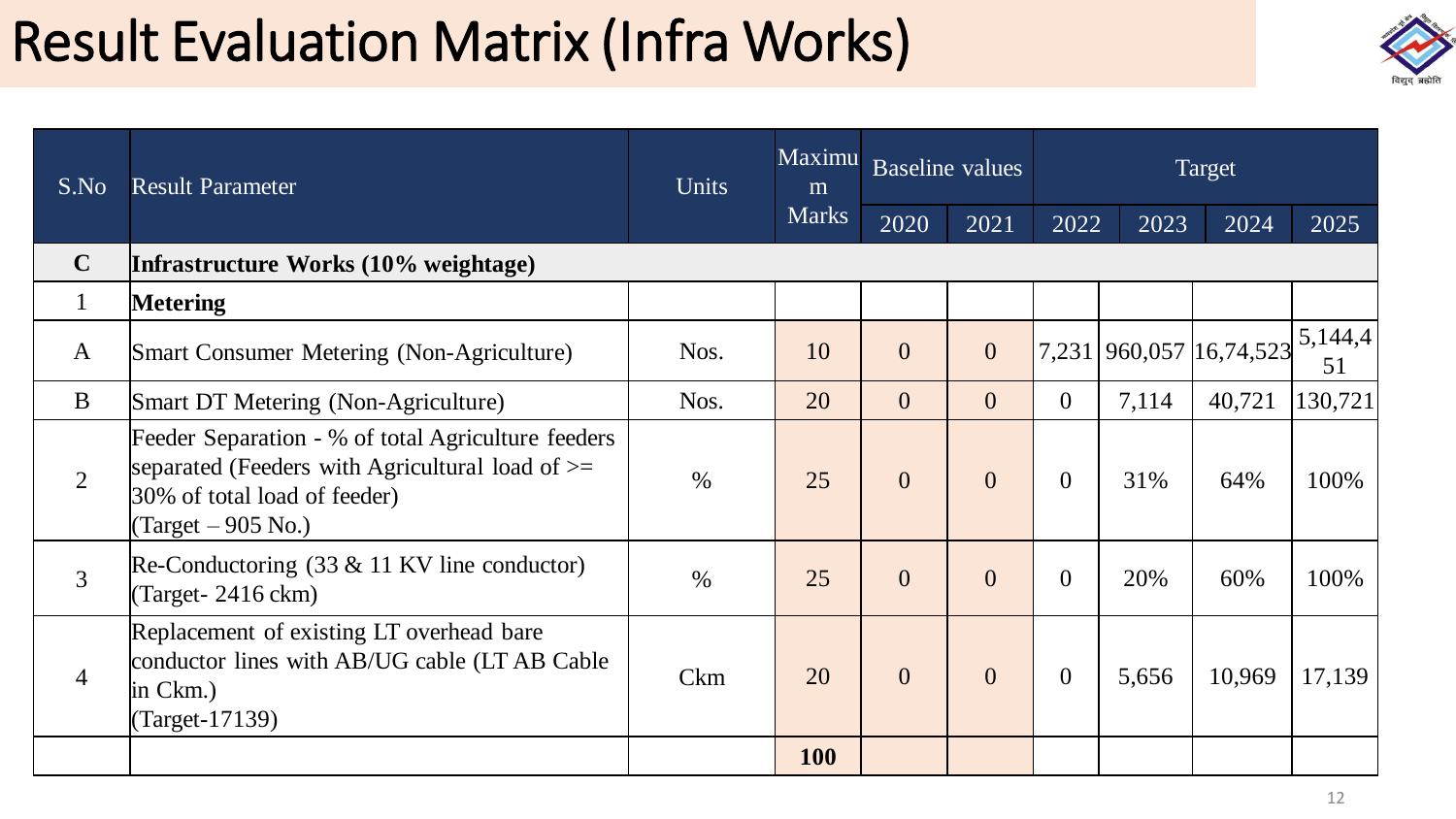### Result Evaluation Matrix (Reforms)



| S.No           | <b>Result Parameter</b>                                                                                                                           | <b>Units</b>   | Maximu     | Baseline values |                                       | Target         |      |      |      |  |
|----------------|---------------------------------------------------------------------------------------------------------------------------------------------------|----------------|------------|-----------------|---------------------------------------|----------------|------|------|------|--|
|                |                                                                                                                                                   |                | m Marks    | 2020            | 2021                                  | 2022           | 2023 | 2024 | 2025 |  |
| D              | Policy and Structural Reforms (10% weightage)                                                                                                     |                |            |                 |                                       |                |      |      |      |  |
|                | <b>Training of Discom Officials</b>                                                                                                               | <b>Mandays</b> | 20         | 39,600          | $42,600$  46,856 51,546 60,918 67,010 |                |      |      |      |  |
| $\overline{2}$ | Subsidy Delivery Mechanism/DBT (For AG<br>Consumers only)                                                                                         | No. of Circle  | 20         | $\overline{0}$  | $\Omega$                              | 3              | 7    | 14   | 21   |  |
| $\overline{3}$ | Release of connection (% connections released<br>within timelines stipulated by the regulator)                                                    | $\%$           | 15         | 85%             | 90%                                   | 92%            | 95%  | 100% | 100% |  |
| $\overline{4}$ | Online Applications: For new connections - ratio<br>of connections processed through online mode vs<br>total applications processed by the Discom | $\frac{0}{0}$  | 20         | 25              | 30                                    | 30             | 50   | 70   | 80   |  |
| 5 <sup>5</sup> | Consumer Rights and Grievance Redressal                                                                                                           | Tier           | 20         | $\overline{2}$  | $\overline{2}$                        | $\overline{2}$ | 3    | 3    | 3    |  |
| 8              | Digital Payments: as a % of total bills generated                                                                                                 | $\%$           | 5          | 19%             | 25%                                   | 30%            | 35%  | 40%  | 45%  |  |
|                |                                                                                                                                                   |                | <b>100</b> |                 |                                       |                |      |      |      |  |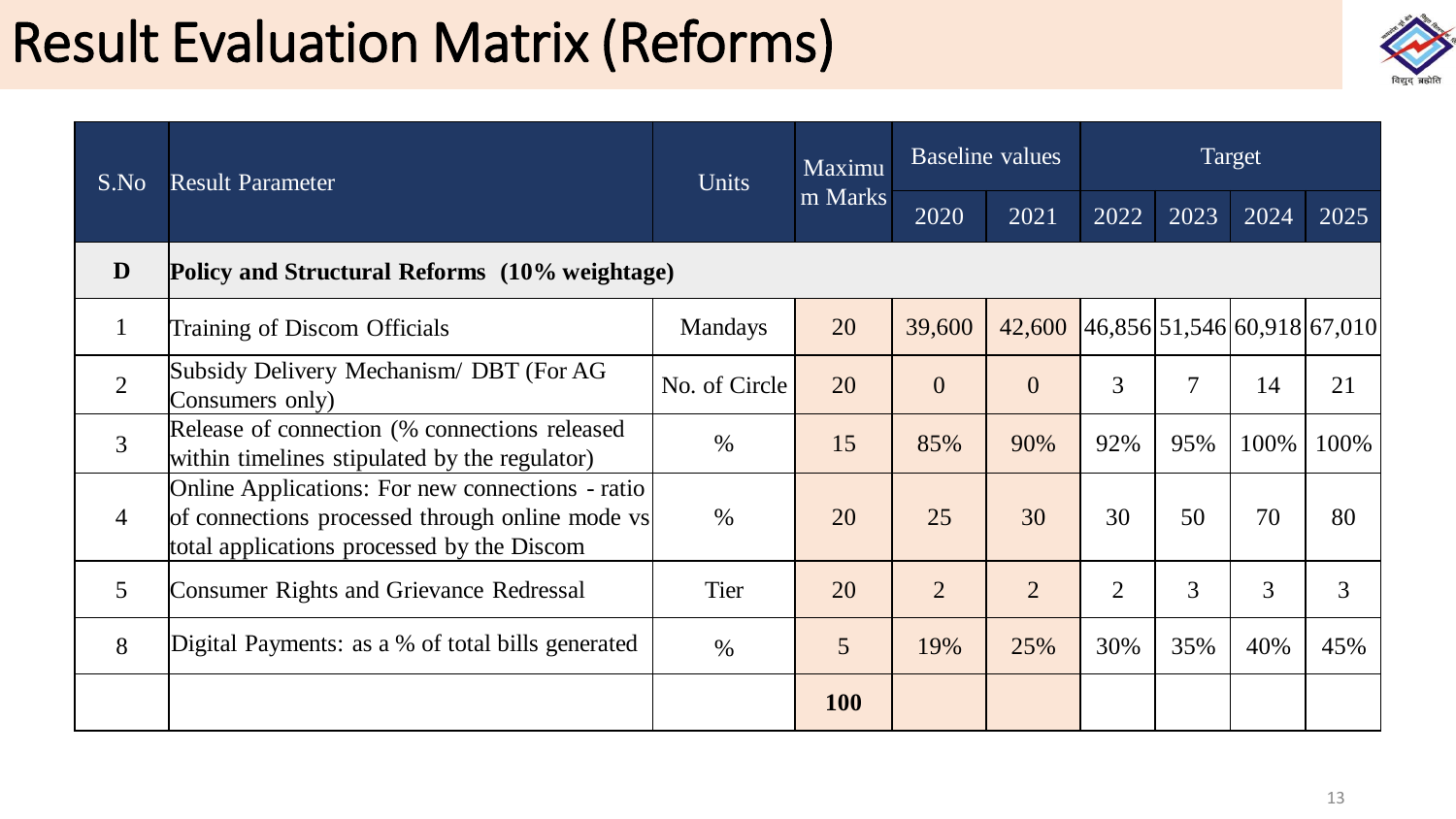#### ACS-ARR Gap



- ACS (Average cost of Supply): It is the total expense for supply of power divided by Gross input Energy at the Discom periphery.
- ARR (Average Revenue Realized): It is the total revenue generated by selling of power divided by Gross input energy at the Discom periphery.
- ACR-ARR Gap:- If ACS-ARR Gap is more than zero it indicates losses to the Discom, Currently we have ACS-ARR Gap is 1.87 Rs. For FY 20-21 and Target is Zero For FY 24-25.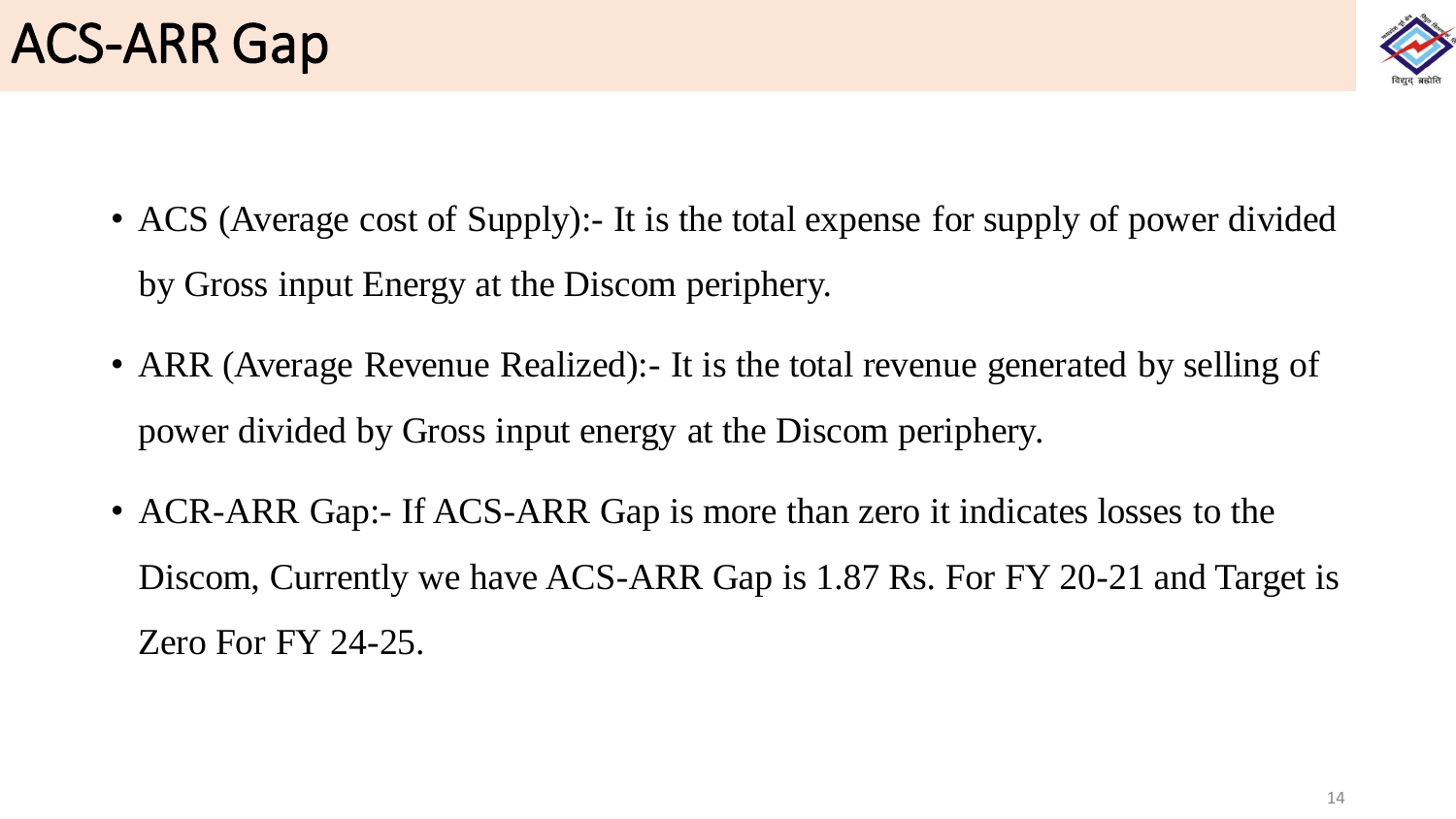#### ACS-ARR Gap



| <b>EAST</b>                                                                                                              |           |                | <b>Past Trend</b> |                |           | <b>CAGR</b> | <b>Future Projections</b> |           |           |           |  |
|--------------------------------------------------------------------------------------------------------------------------|-----------|----------------|-------------------|----------------|-----------|-------------|---------------------------|-----------|-----------|-----------|--|
|                                                                                                                          | Unit      | <b>FY 2018</b> | <b>FY 2019</b>    | <b>FY 2020</b> | FY 2021   |             | FY 2022                   | FY 2023   | FY 2024   | FY 2025   |  |
|                                                                                                                          |           |                |                   |                |           |             |                           |           |           |           |  |
| <b>Gross Input Energy</b>                                                                                                | MU        | 20,413.88      | 22,263.05         | 21,878.97      | 24,855.95 | 06.78%      | 26,229.37                 | 27,700.60 | 29,103.55 | 30,942.90 |  |
|                                                                                                                          |           |                |                   |                |           |             |                           |           |           |           |  |
| <b>Expenses</b>                                                                                                          |           |                |                   |                |           |             |                           |           |           |           |  |
| <b>Cost of Power Purchase</b>                                                                                            | Rs. Crore | 8,374.22       | 9,137.24          | 9,736.22       | 11,595.00 |             | 12,541.58                 | 13,576.17 | 14,762.99 | 16,245.38 |  |
| Administrative and General Expenses                                                                                      | Rs. Crore | 481.94         | 305.16            | 116.28         | 100.53    |             | 107.37                    | 114.67    | 122.46    | 130.79    |  |
| Repairs & Maintenance Expenses                                                                                           | Rs. Crore | 168.84         | 199.79            | 150.16         | 104.00    |             | 233.71                    | 250.95    | 295.39    | 390.57    |  |
| <b>Employee Expenses</b>                                                                                                 | Rs. Crore | 994.47         | 980.73            | 1,134.57       | 1,091.74  |             | 1,205.00                  | 1,323.00  | 1,456.00  | 1,574.00  |  |
| <b>Financing Cost (Interest)</b>                                                                                         | Rs. Crore | 976.99         | 901.91            | 956.38         | 853.43    |             | 862.82                    | 841.03    | 864.45    | 920.84    |  |
| <b>Interest on Working Capital</b>                                                                                       | Rs. Crore | 115.79         | 185.53            | 274.95         | 268.68    |             | 110.42                    | 147.89    | 154.15    | 173.30    |  |
| RoE                                                                                                                      | Rs. Crore |                |                   |                | 318.68    |             | 570.00                    | 291.00    | 312.00    | 330.00    |  |
| Depreciation                                                                                                             | Rs. Crore | 335.29         | 362.20            | 464.37         | 560.60    |             | 613.12                    | 653.73    | 755.24    | 862.08    |  |
| Other Costs                                                                                                              | Rs. Crore | 17.47          | 804.29            | 189.51         | 233.00    |             | 127.00                    | 135.64    | 144.86    | 154.71    |  |
| <b>Total Discom Expenses (Sum total of heads below)</b>                                                                  | Rs. Crore | 11,465.01      | 12,876.85         | 13,022.44      | 15,125.66 |             | 16,371.01                 | 17,334.09 | 18,867.54 | 20,781.68 |  |
| <b>Average Cost of Supply (ACS)</b>                                                                                      | Rs./ kWh  | 5.62           | 5.78              | 5.95           | 6.09      |             | 6.24                      | 6.26      | 6.48      | 6.72      |  |
|                                                                                                                          |           |                |                   |                |           |             |                           |           |           |           |  |
| <b>Revenue</b>                                                                                                           |           |                |                   |                |           |             |                           |           |           |           |  |
| <b>Revenue from Operations</b>                                                                                           | Rs. Crore | 5,951.68       | 5,950.16          | 5,908.19       | 6,189.00  |             | 5,908.32                  | 7,349.11  | 8,995.10  | 11,434.30 |  |
| Tariff Subsidies (Received)                                                                                              | Rs. Crore | 2,531.04       | 2,545.39          | 3,410.99       | 3,667.00  |             | 5,768.21                  | 6,012.91  | 5,996.74  | 6,156.93  |  |
| Revenue Grants under UDAY                                                                                                | Rs. Crore | 216.94         | 286.27            | 289.67         | 392.84    |             |                           |           |           |           |  |
| <b>Other Revenue Grants</b>                                                                                              | Rs. Crore |                |                   |                |           |             |                           | 1,167.95  | 1,109.15  | 1,701.64  |  |
| Other Income                                                                                                             | Rs. Crore | 584.48         | 553.89            | 660.47         | 632.00    | 3%          | 648.68                    | 665.81    | 683.38    | 701.42    |  |
| Subsidy under Liquidation Plan                                                                                           | Rs. Crore |                |                   |                |           |             |                           | 558.99    | 745.32    | 1,117.98  |  |
| Deferred income (Depreciation on Grant)                                                                                  | Rs. Crore |                |                   |                |           |             |                           | 18.36     | 72.43     | 144.76    |  |
| Regulatory Income                                                                                                        | Rs. Crore |                |                   |                |           |             |                           |           |           |           |  |
| <b>Total Discom Revenue (Sum total of heads below)</b>                                                                   | Rs. Crore | 9,284.14       | 9,335.71          | 10,269.32      | 10,880.84 |             | 12,325.21                 | 15,773.13 | 17,602.12 | 21,257.03 |  |
| <b>Average Revenue Realized (ARR)</b><br>On subsidy received basis excluding regulatory income and<br><b>UDAY</b> Grants | Rs./ kWh  | 4.44           | 4.06              | 4.56           | 4.22      |             | 4.70                      | 5.27      | 5.67      | 6.32      |  |
| <b>ACS- ARR Gap</b>                                                                                                      | Rs./kWh   | 1.17           | 1.72              | 1.39           | 1.87      |             | 1.54                      | 0.99      | 0.82      | 0.40      |  |

15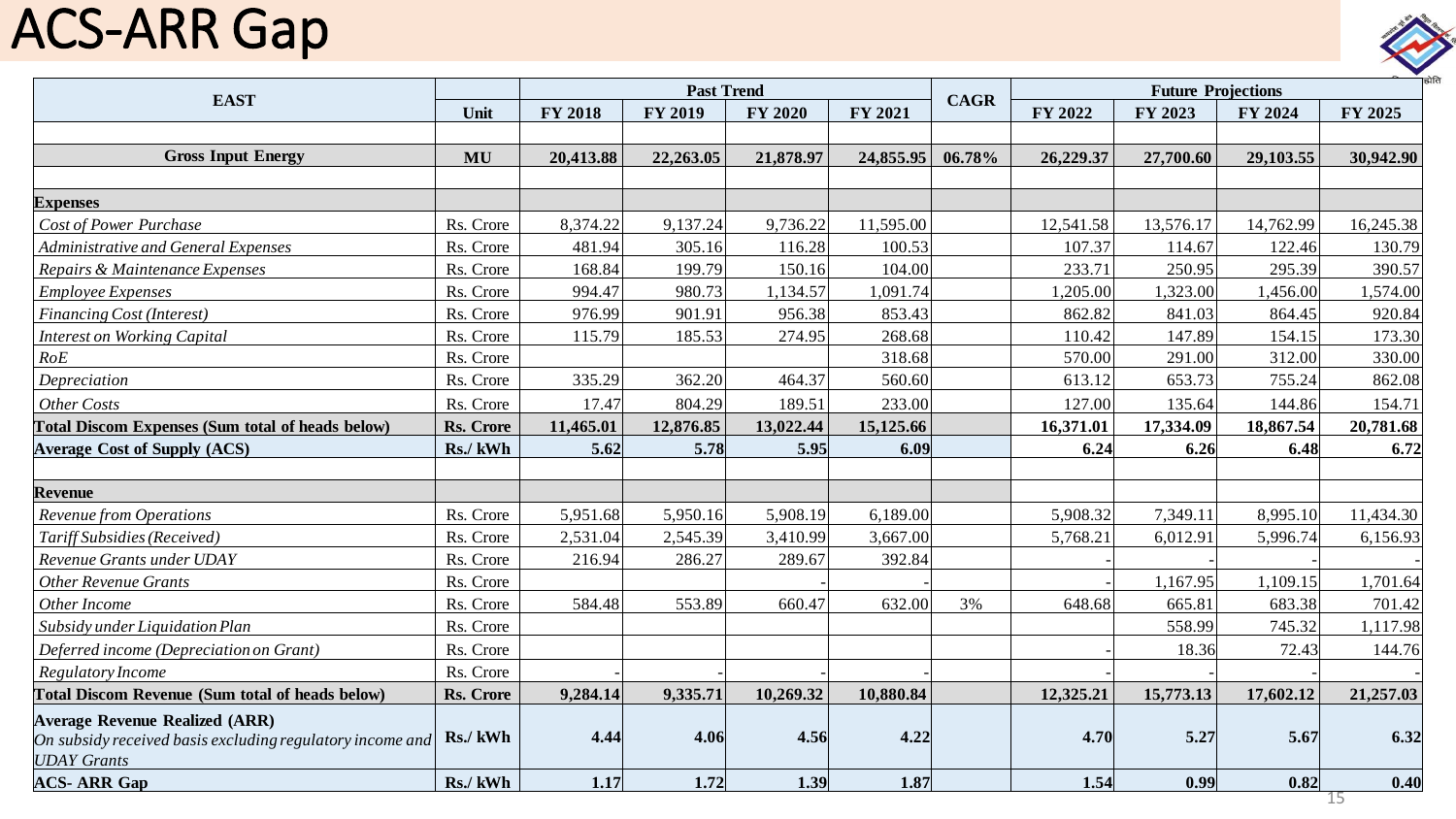#### Circle wise AT&C Loss Trajectory



|                | <b>Circle Name</b> | $AT&C$ Loss $(\% )$ |              |              |              |              |  |  |  |  |
|----------------|--------------------|---------------------|--------------|--------------|--------------|--------------|--|--|--|--|
| Sr. No.        |                    | <b>FY 21</b>        | <b>FY 22</b> | <b>FY 23</b> | <b>FY 24</b> | <b>FY 25</b> |  |  |  |  |
|                | <b>JBP</b> City    | 22.57%              | 14.70%       | 11.98%       | 7.84%        | 6.45%        |  |  |  |  |
| $\overline{2}$ | JBP O&M            | 47.65%              | 40.57%       | 36.37%       | 29.07%       | 24.59%       |  |  |  |  |
| 3              | Chhindwara         | 34.50%              | 25.64%       | 20.38%       | 11.24%       | 9.29%        |  |  |  |  |
| $\overline{4}$ | Seoni              | 42.04%              | 34.20%       | 29.54%       | 21.46%       | 16.51%       |  |  |  |  |
| 5              | Balaghat           | 35.79%              | 27.10%       | 21.95%       | 16.11%       | 9.23%        |  |  |  |  |
| 6              | Mandla             | 35.67%              | 26.97%       | 21.80%       | 12.83%       | 9.34%        |  |  |  |  |
| $\tau$         | Dindori            | 45.27%              | 37.87%       | 33.48%       | 25.85%       | 21.17%       |  |  |  |  |
| 8              | Narsinghpur        | 60.19%              | 54.81%       | 51.61%       | 46.06%       | 42.66%       |  |  |  |  |
| 9              | Katni              | 44.19%              | 36.64%       | 32.32%       | 29.13%       | 23.33%       |  |  |  |  |
| 10             | Sagar              | 38.19%              | 29.83%       | 24.86%       | 16.25%       | 10.96%       |  |  |  |  |
| 11             | Damoh              | 41.12%              | 33.16%       | 28.43%       | 20.22%       | 15.19%       |  |  |  |  |
| 12             | Chhatarpur         | 56.55%              | 50.67%       | 47.18%       | 41.12%       | 37.41%       |  |  |  |  |
| 13             | Panna              | 61.39%              | 56.16%       | 53.06%       | 47.68%       | 35.32%       |  |  |  |  |
| 14             | Tikamgarh          | 50.58%              | 43.90%       | 39.93%       | 33.04%       | 26.99%       |  |  |  |  |
| 15             | Rewa               | 59.00%              | 53.45%       | 50.16%       | 44.45%       | 33.96%       |  |  |  |  |
| 16             | Satna              | 43.32%              | 35.65%       | 31.10%       | 26.83%       | 20.83%       |  |  |  |  |
| 17             | Sidhi              | 54.03%              | 47.81%       | 44.12%       | 37.71%       | 33.78%       |  |  |  |  |
| 18             | Singrouli          | 28.05%              | 18.31%       | 13.54%       | 9.48%        | 8.00%        |  |  |  |  |
| 19             | Shahdol            | 34.65%              | 25.81%       | 20.56%       | 11.45%       | 8.69%        |  |  |  |  |
| 20             | Umariya            | 39.72%              | 31.56%       | 26.72%       | 18.32%       | 13.16%       |  |  |  |  |
| 21             | Anooppur           | 28.47%              | 18.80%       | 13.05%       | 7.38%        | 6.94%        |  |  |  |  |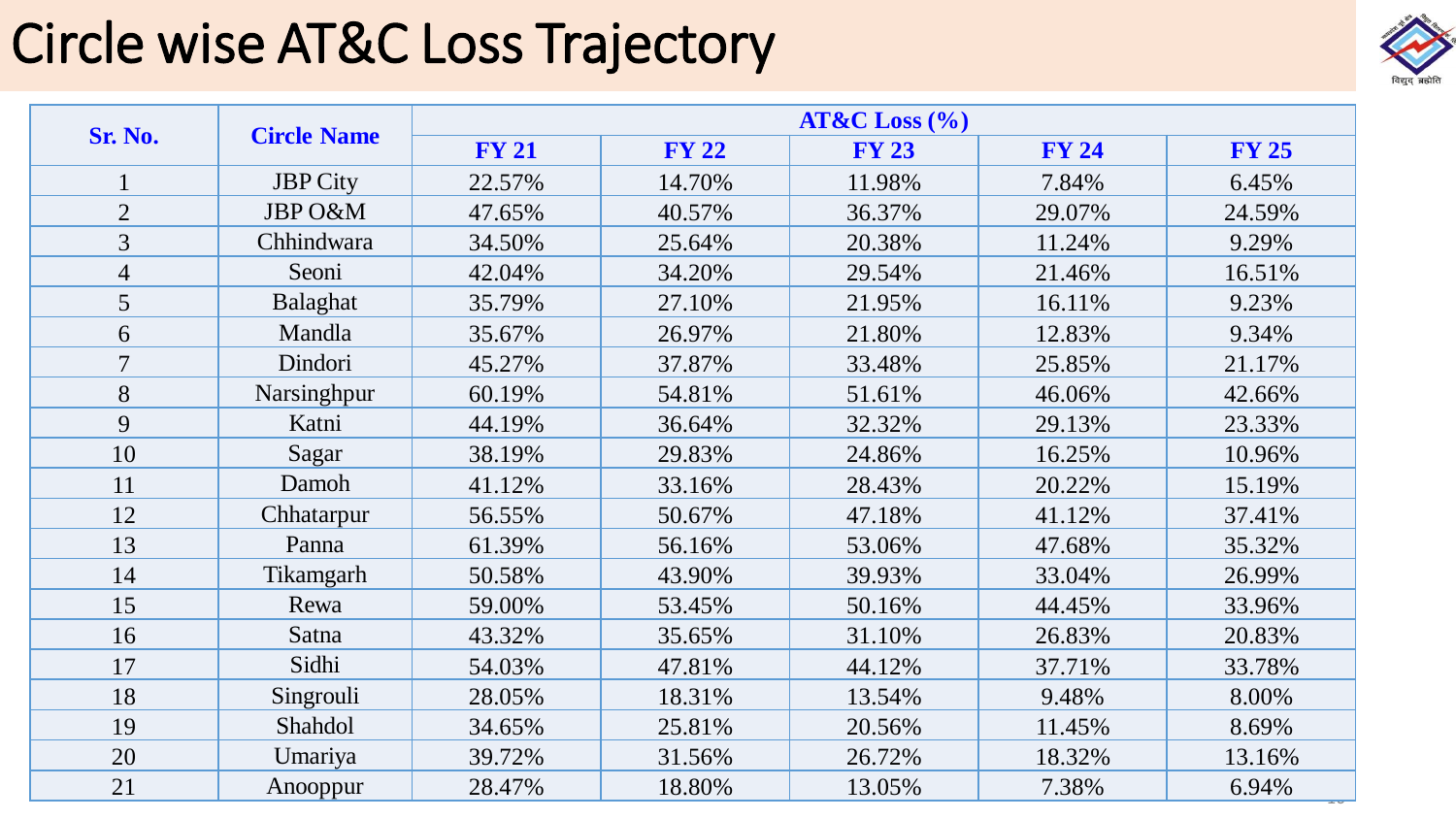## Project Monitoring and Responsibilities

- PMA will be appointed for Monitoring of RDSS Project. One field engineer for each circle and one field supervisor for each division will be appointed.
- JE/AE have overall responsibility for quality monitoring and 100% joint measurement with PMA and Contractor through E-MB mobile app developed by Discom.
- Manuals for E-MB measurement, Survey, Vendor registration, Quality plan, Invoice management solution and Roles and Responsibilities has been prepared and project monitoring will be done as per these manuals.
- EE will be Nodal officer for all packages. EE (STC) for S/S and 33kv works and EE (O&M) for others. SE will be project manager for all packages.